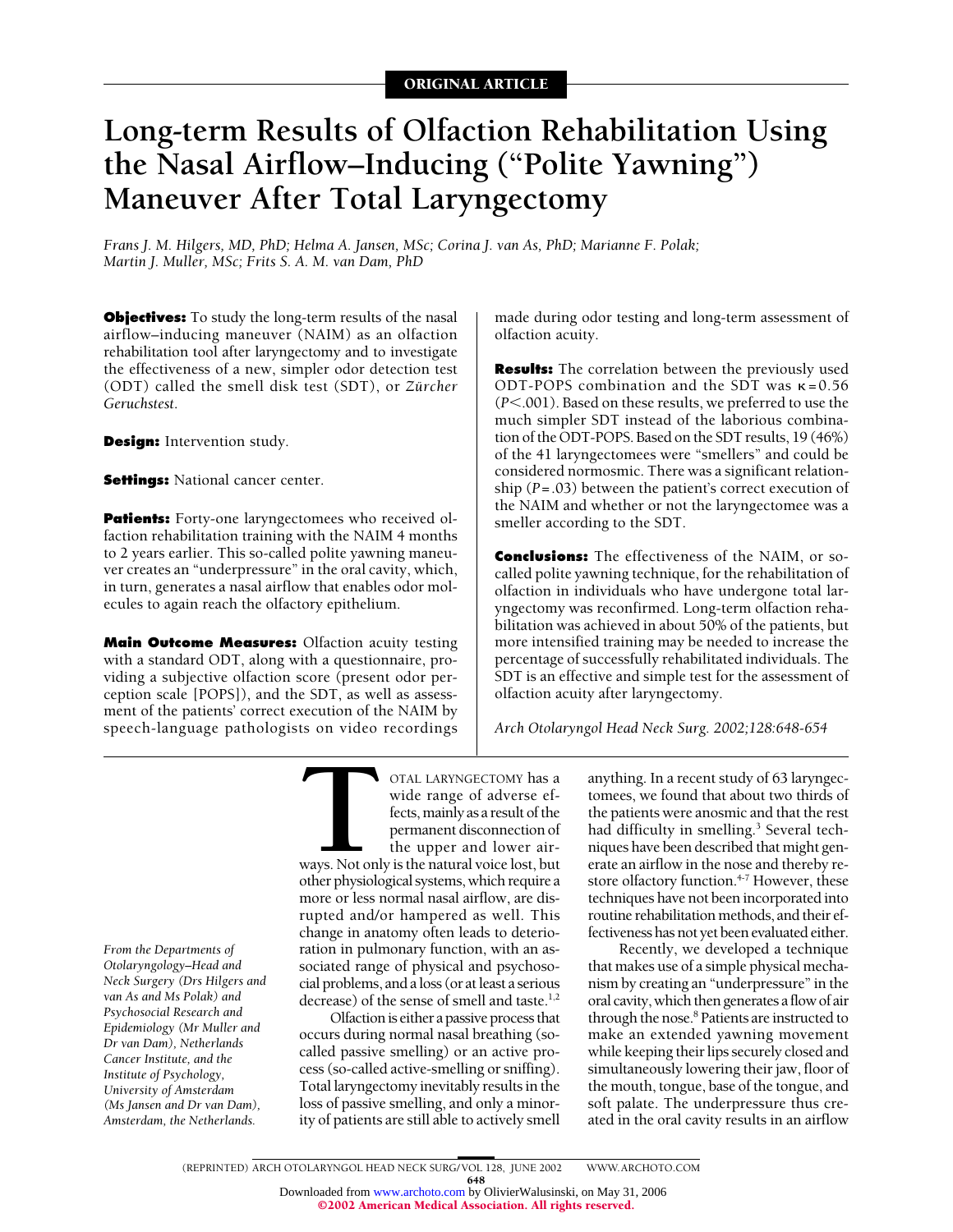## *PATIENTS AND METHODS*

#### **PATIENT SELECTION AND SOCIODEMOGRAPHIC DATA**

Thirty-five patients who were trained with the nasal airflow– inducing maneuver (NAIM) about 1<sup>1</sup>/2 to 2 years earlier were available for this study. Four patients declined to participate (1 "smeller" and 3 "nonsmellers"). The study population was augmented with 10 patients who had recently undergone laryngectomy, and at least 4 months had to have past since their operation or postoperative radiotherapy. None of this latter group had participated in the original intervention study, and during their speech rehabilitation program they were taught how to use the NAIM. Finally, the study population consisted of 31 men (76%) and 10 women (24%); the mean age was 63 years, with a range of 43 to 81 years; and the time since total laryngectomy ranged from 4 months to 20 years, with a mean of 6.5 years (**Table 1**). All patients underwent an otorhinolaryngological examination to rule out nasal obstruction. If anosmia was suspected, a well-known odorous substance was applied in the nose, while a nasal airflow was induced by means of a larynx bypass.<sup>6,9</sup> The medical-ethical protocol institutional review board approved the study, and all patients gave their informed consent.

## **OLFACTION REHABILITATION**

The NAIM is intended to restore a nasal airflow by creating an underpressure in the oral cavity and oropharynx, $8$ which in brief is achieved by having the patient make an extended yawning movement while keeping the lips securely closed and simultaneous lowering the jaw, floor of the mouth, tongue, base of the tongue, and soft palate (which

through the nose. This technique, which is easily mastered by the patient, is taught by explaining that this movement resembles what one does when yawning with the mouth closed, ie, so-called polite yawning. This polite yawning maneuver has to be repeated rapidly to increase its effectiveness. In an intervention study, we were able to show that after only one 30-minute training session, 25 (57%) of the 44 laryngectomees were able to smell using this technique.<sup>8</sup>

Although this polite yawning technique is potentially an important adjunct to the rehabilitation process, no data are available on the long-term use of this technique; eg, do patients continue to apply this method after some months oryearsanddotheyapplyitindailylife?Therefore,afollowup study was conducted to study long-term results. Also, because our original studies used complicated techniques to assess olfactory function,<sup>3,8</sup> in the present study we also assessed whether a new simple odor detection test (ODT) could replace our previous method of odor testing.

#### RESULTS

## **OLFACTION ACUITY TESTING**

Results of the 3 odor tests are given in **Table 2**. When the criteria of the former study (positive ODT results and/or is best explained to the patient as a polite yawning movement). This movement has to be repeated rapidly several times to increase its effectiveness. The NAIM is schematically shown in **Figure 1**. The initial instruction and training of this maneuver by the speech-language pathologist (SLP) takes approximately 30 minutes for most patients. During the training session, a simple water manometer is used to visualize the nasal airflow (**Figure 2**). A movement of the water column toward the nasal vestibule gives the SLP and the patient real-time visual feedback as to whether the maneuver is being executed correctly. Furthermore, odors well known to most patients, such as vanilla, flowers, mint, and anise, are used to support the training.

## **OLFACTION ACUITY TESTING**

In brief, the  $ODT^{10}$  (the standard test used in our previous study<sup>3</sup>) consists of 16 trials with 2 coded 250-mL bottles, one containing the odorless solvent dipropylene glycol and the other containing dipropylene glycol with phenylethyl alcohol, a liquid with a floral nontrigeminal odor. The concentration of phenylethyl alcohol is lowered stepwise with 0.5 log (from −1 to −4.5 log vol/vol). Each concentration is offered twice, resulting in a maximum of 16 trials. If patients were unable to smell something in the first 2 trials, 2 additional trials with the same and strongest concentration were added. Patients had to indicate which bottle contained the floral scent. Progressively lower concentrations were applied to prevent fatigue and olfactory saturation. To prevent olfactory saturation, the interval between applications of the 2 samples was at least 45 seconds. The ODT was ended when the patient indicated that in 2 successive trials no odor was detected or when 4 successive trials were judged incorrect. The ODT result was considered positive

Continued on next page

POPS score  $\geq$ 10) were applied to the present study, 19 (46%) of the 41 patients were categorized as smellers (compared with 57% of the patients in our previous study). On the SDT, 19 patients (46%) identified 7 or 8 odors correctly (mean [SD] score, 5.7 [2.3]) and thus met the criteria for a normal sense of smell.

The correlation between the cutoff score of the ODT-POPS combination for smell and the cutoff score of 7 or more for smellers on the SDT is given in **Table 3**. The correlation between the combination of ODT-POPS (previously used by us to assess olfactory sensitivity) and the SDT was 0.56 (Cohen  $\kappa$ ; *P* < .001), with 32 patients being classified as smellers or nonsmellers on both tests. Three patients who had negative results according to the previous criteria had positive results on the SDT, and 6 who had positive results according to the previous criteria had negative results on the SDT. Based on these findings, we decided to use the easier applied and user-friendlier SDT to classify patients into smellers (normosmia) or nonsmellers (hyposmia or anosmia) in the present study.

#### **USE OF THE NAIM**

Twenty patients (49%) reported that they used the NAIM in daily life: 7 (17%) on a daily basis; 6 (15%) less fre-

649 Downloaded from [www.archoto.com](http://www.archoto.com) by OlivierWalusinski, on May 31, 2006

©2002 American Medical Association. All rights reserved.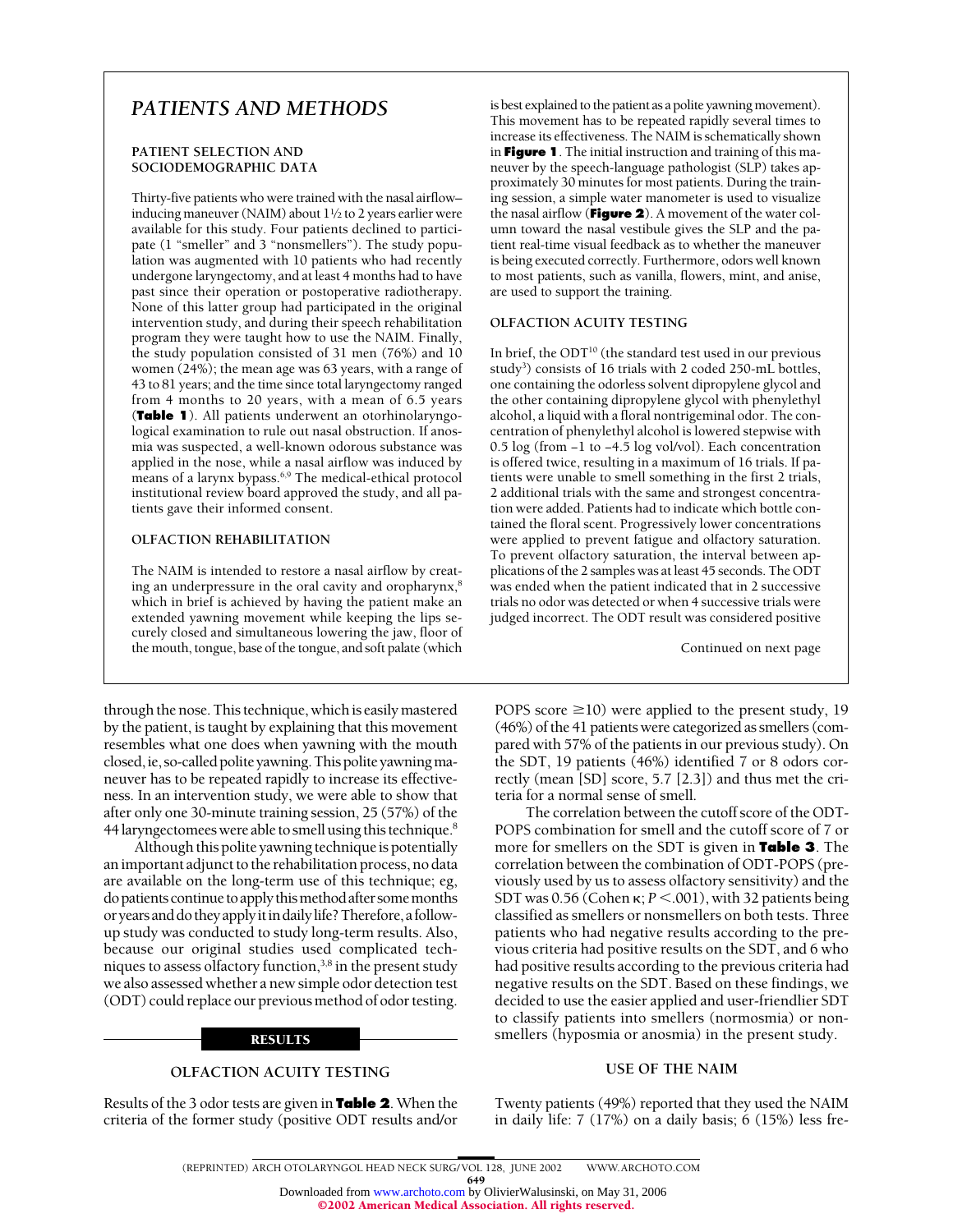if at least the 2 first trials with the highest concentration of phenylethyl alcohol were correctly indicated. If only the first 2 trials were correct, the 2 additional trials with the same concentration had to be correct as well. All other test results were considered incorrect. This test can be demanding for a laryngectomee to accomplish and generally takes up to 30 minutes to be completed.

The smell disk test (SDT), or *Zürcher Geruchstest*, was recently developed as a rapid screening test for hyposmia and anosmia.11,12 This ODT (Novimed Medizin Technik, Dietikon, Switzerland) consists of 8 different odors (coffee, vanilla, smoke, peach, pineapple, rose, coconut, and vinegar) that have to be identified correctly by the patient. The patient receives a multiple-choice list with 3 options per odor, from which the correct one has to be identified (**Figure 3**). The odors are contained within special cassettes, which can be opened by the test person, setting a surplus (well above the normal olfaction threshold) of the scent free. According to the original description of the SDT, there is a normal sense of smell if the test person identifies 7 or 8 of the odors correctly. In all other cases, the test person is either hyposmic or anosmic. The likelihood that an anosmic individual by chance scores 7 or 8 odors correctly is only 0.26%.<sup>11,12</sup> The SDT can be easily performed by a laryngectomee and generally takes only a few minutes to complete. The much weaker smelling ODT was always conducted well in advance of the much stronger smelling SDT; moreover, care was taken to bring the latter test into the room only immediately before testing in order to prevent saturating the room with strong-smelling scents.

Each patient's subjective experience was assessed with a smell-and-taste questionnaire consisting of 31 questions.13 Each question has 5 answer categories from which the patient has to choose. For the present study, we report only on the present odor perception scale (POPS), which consists of 3 questions that indicate how well the patient

quently, but regularly; 5 (12%) sometimes; and 2 (5%) only occasionally. The majority of the patients reported that they applied the maneuver only if they expected to smell something. Only 2 patients made this maneuver into an "automatism," ie, whenever there was a change in their environment (eg, entering a room or meeting another person). Among the patients who no longer used the NAIM (51%), the reasons given included "smell is not important to me"  $(n=2)$ , "forgot how to perform it"  $(n=5)$ , "too obvious a movement"  $(n=4)$ , "technique is not effective"  $(n=5)$ , and "my smell is good without it"  $(n=5)$ ; not one patient reported thinking that the maneuver was too difficult to perform.

Assessment of the execution of the NAIM (based on video recording) was performed in 40 of the 41 patients: 1 patient was tested at home, where no video equipment was available. The items judged are shown in **Table 4**; there was good interrater agreement between the 2 SLPs (Cohen  $\kappa$ , 0.73).

The results of the overall judgment of the NAIM were dichotomized as negative (poor or insufficient) and positive (sufficient or good). Sixteen patients (40%) received an overall positive judgment and 24 (60%) a negative judgment for their execution of the NAIM. We analyzed whether the smellers could be discriminated from the nonsmellthinks he or she can smell. Patients are considered to have a normal olfaction acuity if the POPS score (range, 3-15) is equal to or better than 10.8

We compared the combination of the ODT and the POPS3,8 (which was used in our previous study as the criterion for the ability to smell) with the SDT.<sup>11</sup> If the SDT proved to yield similar results to the ODT-POPS combination, then clinicians would have a user-friendlier test at hand to assess the laryngectomee's ability to smell. Finally, patients were interviewed about the use of the NAIM in everyday life.

#### **VIDEO ASSESSMENT OF THE NAIM**

During the ODT, a video recording was made of the patient and later judged by 2 SLPs who independently filled in a checklist on which the constituent parts of the NAIM were itemized. Furthermore, the number of times the NAIM was performed within a certain time frame was counted. Finally, the SLPs gave an overall judgment on the quality of the patient's execution of the NAIM as a whole (poor, insufficient, sufficient, good).

#### **STATISTICAL ANALYSIS**

All analyses were performed with SPSS 9.0 statistical software (SPSS Inc, Chicago, Ill) and a *t* test for independent samples was used to test for possible differences in POPS scores between smellers and nonsmellers. Logistic regression analysis was used to test whether sociodemographic and clinical data were associated with olfaction acuity and the use of the NAIM. Cohen **K** statistics were calculated for the interobserver reliability for the independent judgments of the video recording of the NAIM and for the concordance between the results of the ODT-POPS and the SDT. All other relationships were tested with a  $\chi^2$  test.

ers with regard to their performance of the NAIM. The judgments for the different subaspects of the NAIM are given in **Table 5**. It can be seen that there is a significant relationship between correct execution of the NAIM and the ability to smell (*P*=.03). The 6 patients who were judged to execute the NAIM incorrectly but who were nevertheless smellers according to the SDT received a negative judgment because of simultaneous deep inhalation during the maneuver. Although they could smell, the inhalation was considered unfavorable because it might cause hyperventilation. The 5 patients who were judged to execute the NAIM correctly but who were nevertheless nonsmellers according to the SDT might have failed to create an airflow (movement of the water column in the water manometer would have confirmed or denied this). Furthermore, the number of repetitions of the maneuver was significantly higher in the smellers (mean number of repetitive movements, 19 times in 15 seconds in the smeller group vs 3 times in the nonsmeller group;  $P < .001$ ).

Logistic regression analysis showed no relationship between the ability to smell and any of the sociodemographic variables studied (age, sex, level of education, vocal rehabilitation method, oral denture status, and time since laryngectomy; data not shown).

650 Downloaded from [www.archoto.com](http://www.archoto.com) by OlivierWalusinski, on May 31, 2006 ©2002 American Medical Association. All rights reserved.

<sup>(</sup>REPRINTED) ARCH OTOLARYNGOL HEAD NECK SURG/ VOL 128, JUNE 2002 WWW.ARCHOTO.COM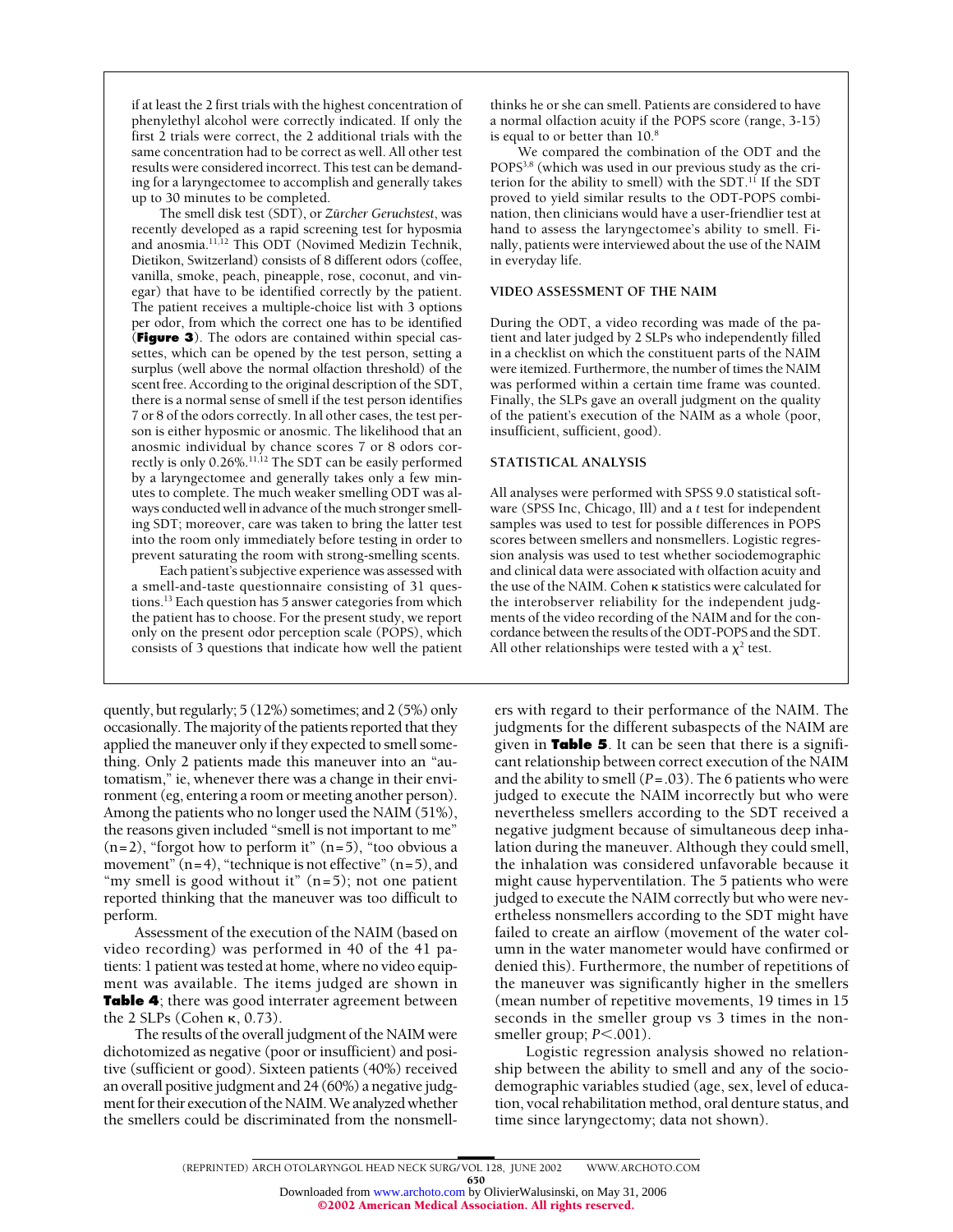## **COMMENT**

The correlation between the ODT-POPS combination and the SDT seems sufficient to justify our decision to replace this laborious combination (used in our previous study) with the much simpler SDT. The results with the

| <b>Characteristic</b>     | Patients ( $N = 41$ ) |
|---------------------------|-----------------------|
| Sex                       |                       |
| M                         | 31 (76)               |
| F                         | 10(24)                |
| Age, y                    |                       |
| Mean (SD)                 | 63 (10)               |
| Range                     | $43 - 81$             |
| Education                 |                       |
| Primary school            | 13(32)                |
| <b>Technical school</b>   | 10(24)                |
| High school               | 16 (39)               |
| College/university        | 2(5)                  |
| Follow-up                 |                       |
| Mean (SD), y              | 6.5(5)                |
| Range                     | 4 mo-20 y             |
| Voice                     |                       |
| Prosthesis                | 35(85)                |
| Esophageal                | 1(2)                  |
| Prosthesis and esophageal | 4(10)                 |
| Electrolarynx             | 1(2)                  |
| <b>Dentures</b>           |                       |
| Upper                     | 3(7)                  |
| <b>Upper and lower</b>    | 20(49)                |
| Partial                   | 6(15)                 |
| None                      | 12 (29)               |

\*Values are number (percentage) unless otherwise indicated.

combination are slightly better (54% vs 46%), however, which could mean that the threshold for being classified as a smeller might be somewhat lower with the combination ODT-POPS than with the SDT. This outcome might be attributable to the strict criterion of separating normosmia on the one hand from hyposmia/anosmia on the other. The SDT has a proven validity and reliability,<sup>11,12</sup> and for routine clinical practice the use of a single objective measure has clear advantages. Similar results were recently reported using the Sniffin' Sticks odor test in a series of laryngectomees.<sup>14</sup> This latter test, however, consists of more odors and uses different concentrations and is therefore much more time consuming. The simple SDT requires only a few minutes to be completed.

The main aim of the study was to establish whether a single training session in the past had a permanent effect on the use of the NAIM in daily life. The majority of the patients who participated in the original intervention study also took part in the present study (31 [63%] of 49 patients). Because only 4 patients refused to participate (one of them being a smeller), selection bias concerning the long-term results is probably minor.

It is remarkable that the percentage of smellers in this follow-up study is very similar to that found in the earlier intervention study (54% vs 57%, respectively).<sup>8</sup> The effectiveness of the NAIM could be confirmed: there is a relationship between the correct execution of the NAIM, as judged on the video recording, and whether the laryngectomee was a smeller or a nonsmeller. However, the small number of patients (16) who are still performing the NAIM correctly indicates that a single training session may be insufficient to achieve effective long-term results. On the other hand, 2 patients made use of the



**Figure 1.** A, Schematic drawing before use of the nasal airflow–inducing maneuver. B, Schematic drawing of the nasal airflow–inducing maneuver, during which a volume increase in the oral cavity and oropharynx is created by lowering the jaw, floor of the mouth, tongue, base of the tongue, and soft palate with the lips securely closed. In this way, an "underpressure" is induced and a nasal airflow is generated, allowing odorous molecules to again reach the olfactory epithelium.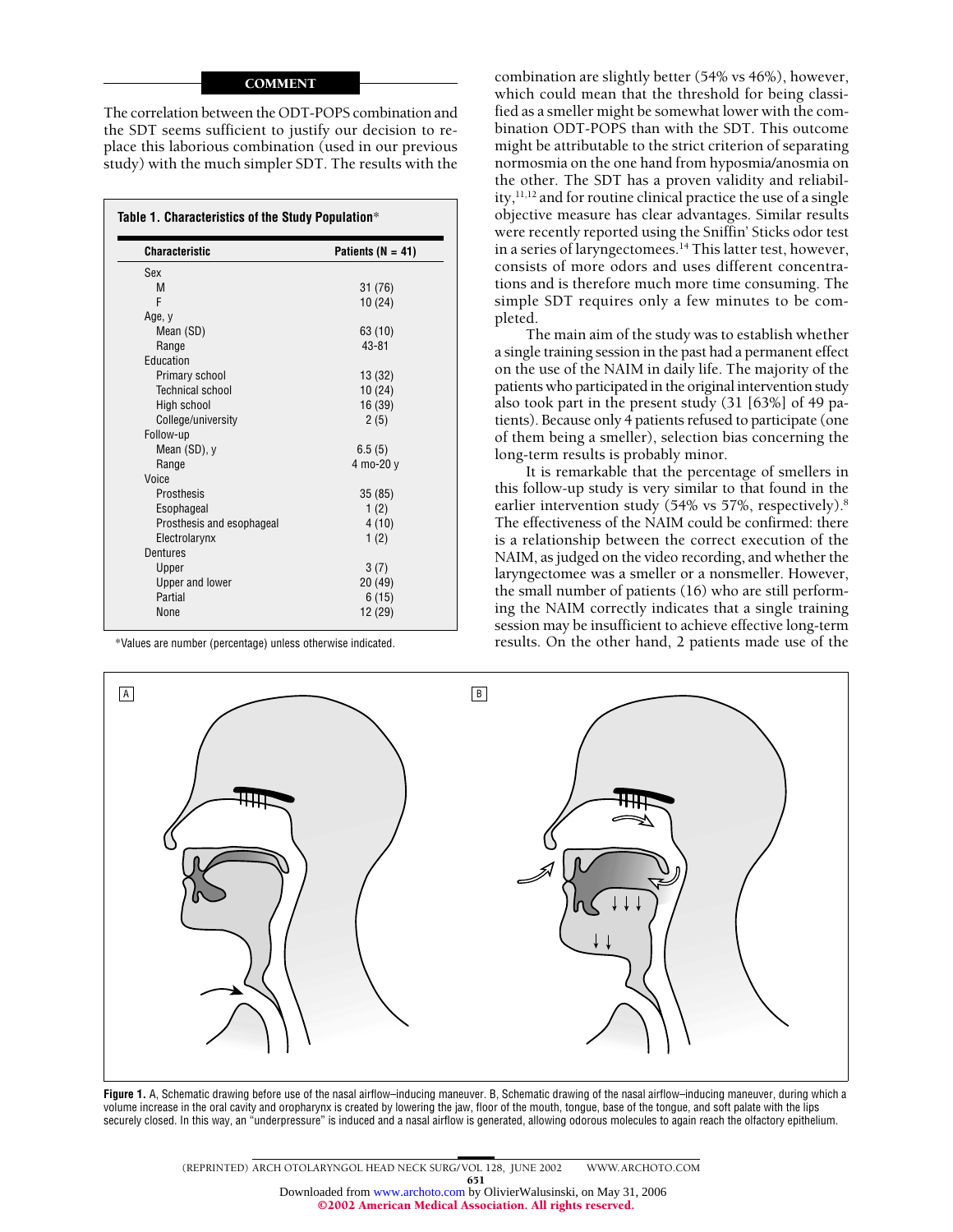

Figure 2. Simple water manometer shows the movement of a column of air toward the nose during the nasal airflow–inducing maneuver, providing the patient and the speech-language pathologist with real-time visual feedback about the correct execution of the maneuver.



Figure 3. The smell disk test, or *Zürcher Geruchstest*, during which the patient identifies the different scents. A total score of 7 or 8 correctly identified odors indicates a normal sense of smell (from Simmen et al<sup>11</sup> and Briner and Simmen<sup>12</sup>).

NAIM an automatism whenever something in the environment urged them to do so. In this way, they compensated for the loss of passive smelling, which is a "bonus" of normal nasal breathing and an important aspect of natural olfaction. As with other speech-language pathology problems, behavioral changes are difficult to achieve and repetition of the training is often a key to success. More intense training, focusing on the important movements (lowering of the floor of the mouth and the jaw while simultaneously avoiding breathing in) and the fast repetition of the NAIM is needed to restore olfaction in a higher percentage of patients and to make the NAIM into an automatism that may allow passive smelling to occur again. Two other aims are to perform the maneuver as discreetly as possible by trying to lower only the floor of the mouth and to reduce the movement of the jaw. This attempt to make the NAIM more inconspicuous is relevant, because one of the reasons reported by patients for no longer using the maneuver was that it was too noticeable.

Whether the patency of the nose and the volume of air that can be moved with the polite yawning maneuver have an influence on olfaction acuity is a question

#### **Table 2. Results of the 3 Olfaction Tests**\*

| <b>Test</b>       | <b>Results</b> |
|-------------------|----------------|
| ODT               |                |
| Positive          | 16 (39)        |
| Negative          | 25(61)         |
| <b>POPS</b>       |                |
| $\geq 10$         | 15(37)         |
| $<$ 10            | 26(63)         |
| Mean score (SD)   | 8.7(2.5)       |
| SDT               |                |
| 7/8 correct       | 19 (46)        |
| $<$ 7 correct     | 22(54)         |
| Mean correct (SD) | 5.7(2.3)       |

\*Values are number (percentage) unless otherwise indicated. ODT indicates odor detection test; POPS, present odor perception scale according to de Jong et al<sup>13</sup> (maximum score, 15; score  $\geq$  10 indicates a normal sense of smell); and SDT, smell disk test, or *Zürcher Geruchstest* (maximum score, 8; 7 or 8 corrrectly identified odors indicates a normal sense of smell).

#### **Table 3. Comparison Between the ODT-POPS Combination and the SDT**\*

|                             | <b>SDT 7-8</b> | SDT < 7 | Total |
|-----------------------------|----------------|---------|-------|
| ODT positive/POPS $\geq$ 10 | 16             | 6       | 22    |
| ODT negative/POPS <10       | 3              | 16      | 19    |
| Total                       | 19             | 22      | 41    |

\*ODT indicates odor detection test; POPS, present odor perception scale (score of  $\geq$  10 indicates normal sense of smell); and SDT, smell disk test, or *Zürcher Geruchstest* (7 or 8 correctly identified odors indicates a normal sense of smell). Cohen  $\kappa$ , 0.56;  $P<$  001.

that cannot be answered by the findings of the present study. Although none of our patients had overt nasal obstruction, which was more or less ruled out by nasal endoscopy, it remains unclear whether improvement of nasal patency would have a beneficial effect on the olfactory end result, as recently has been suggested.<sup>15</sup> Along with studies on the volume of air that can be moved with the NAIM, rhinometry could maybe provide more insight in this respect. $16$ 

Some of the older literature suggests that there is a positive correlation between the quality of the esophageal voice and the olfaction acuity of the patient.<sup>17,18</sup> We were not able to evaluate this aspect because all but 2 of

652 Downloaded from [www.archoto.com](http://www.archoto.com) by OlivierWalusinski, on May 31, 2006

©2002 American Medical Association. All rights reserved.

<sup>(</sup>REPRINTED) ARCH OTOLARYNGOL HEAD NECK SURG/ VOL 128, JUNE 2002 WWW.ARCHOTO.COM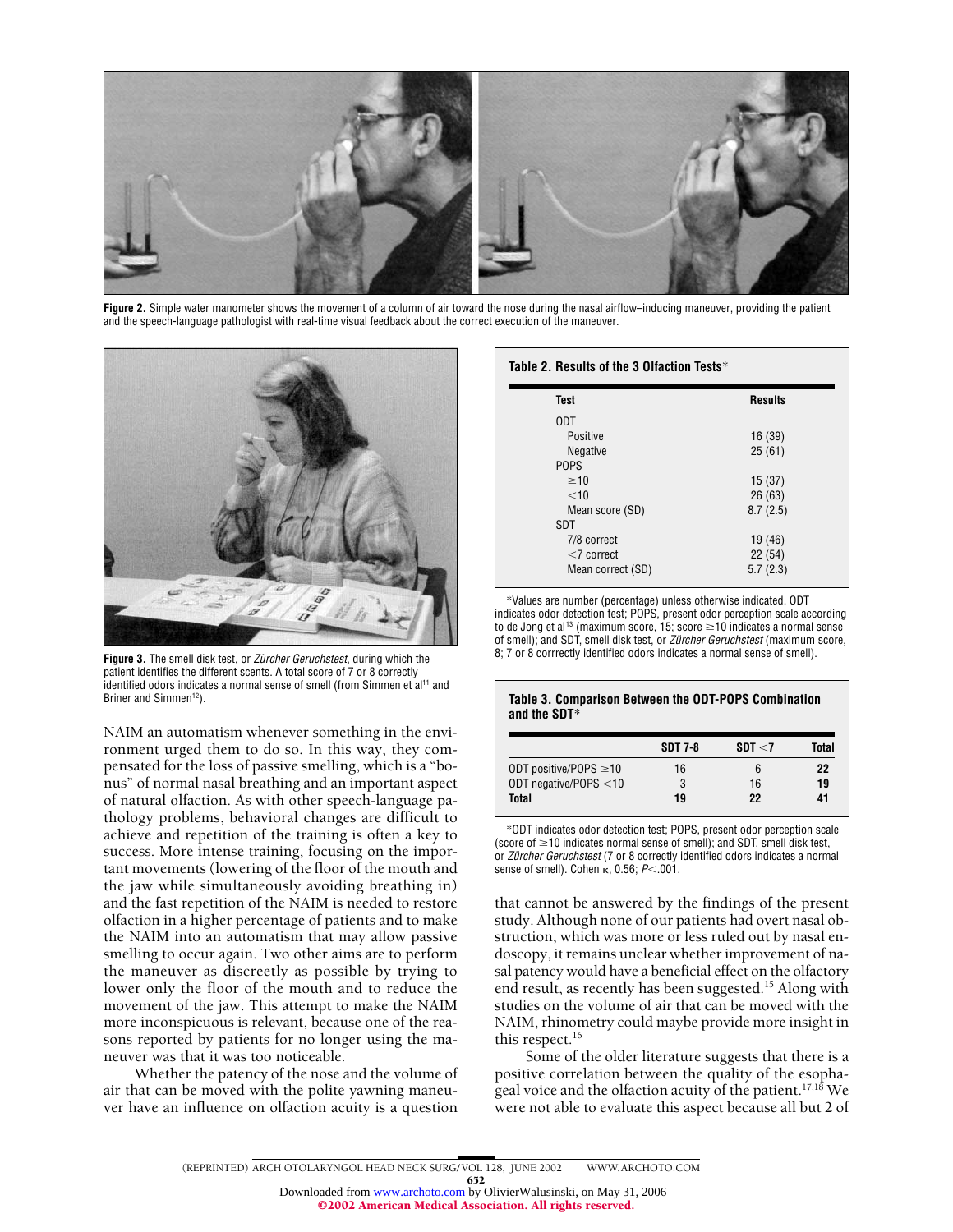|  | Table 4. Data on the Different Subaspects of the NAIM Judged by the SLPs to Have Been Correctly and Incorrectly Executed* |
|--|---------------------------------------------------------------------------------------------------------------------------|
|--|---------------------------------------------------------------------------------------------------------------------------|

|                                                     | NAIM Correctly Executed ( $n = 16$ ) |           | NAIM Incorrectly Executed ( $n = 24$ ) |          |
|-----------------------------------------------------|--------------------------------------|-----------|----------------------------------------|----------|
| <b>Subaspect</b>                                    | Yes                                  | <b>No</b> | Yes                                    | No       |
| Lip closure                                         | 15(94)                               | 0(0)      | 21(88)                                 | 1(4)     |
| Lowering floor of mouth                             | 16 (100)                             | 0(0)      | 9(38)                                  | 14 (58)  |
| Lowering jaw                                        | 15(94)                               | 1(6)      | 9(38)                                  | 15(62)   |
| Isolated movements of nasal alat                    | 0(0)                                 | 16 (100)  | 0(0)                                   | 24 (100) |
| Bite gesture†                                       | 0(0)                                 | 16 (100)  | 2(8)                                   | 21(88)   |
| Chewing movement                                    | 8(50)                                | 8(50)     | 1(4)                                   | 23 (96)  |
| Inhalation as olfaction attempt <sup>+</sup>        | 2(13)                                | 11 (69)   | 22(92)                                 | 1 $(4)$  |
| Breathing synchronous with olfaction attempt†       | 5(31)                                | 10(63)    | 7(29)                                  | 4(17)    |
| Closing stoma during olfaction attempt <sup>+</sup> | 0(0)                                 | 16 (100)  | 1(4)                                   | 23 (96)  |
| Type of breathing                                   |                                      |           |                                        |          |
| Thoracic†                                           | 8(50)                                | 7(44)     | 23 (96)                                | 1(4)     |
| Abdominal                                           | 7(44)                                | 8(50)     | 1 (4)                                  | 23 (96)  |
| Head and neck posture                               |                                      |           |                                        |          |
| Relaxed                                             | 9(56)                                | 7(44)     | 13 (54)                                | 11 (46)  |
| Partly tense                                        | 7(44)                                | 9(56)     | 9(38)                                  | 15(62)   |
| Tense†                                              | 0(0)                                 | 16 (100)  | 2(8)                                   | 22(92)   |

\*All values are number (percentage). NAIM indicates nasal airflow–inducing maneuver; SLPs, speech-language pathologists. †Not recommended for optimal execution of the "polite yawning" technique.

the patients were using a voice prosthesis. Nevertheless, the aforementioned relationship might be merely a result of the better control of the oropharyngeal musculature in good esophageal speakers, enabling them to "pump" air into the nasal cavity retronasally, as has been advocated in the past.<sup>4</sup> However, we think that this retronasal route is not very important and that in the majority of cases the oropharyngeal movements result in an anteronasal flow of air.

It should also be noted that the SDT criterion of a normal sense of smell was strictly followed, ie, 7 or 8 of the odors scored correctly.<sup>11,12</sup> Some of the patients scored fewer than 7 odors correctly and could be considered to be to some extent hyposmic and probably not totally anosmic, which might lead to an underestimation of the results of the olfaction rehabilitation. However, by applying the cutoff scores of the SDT, the norms of "normal" smelling can be used to compare the results of laryngectomees.

Recently, Miwa et al<sup>19</sup> reconfirmed the effects of olfactory impairment on the quality-of-life and level of disability. Patients reporting persistent olfactory impairment after previously documented olfactory loss indicate a higher level of disability and a lower quality of life than those with perceived resolution of olfactory compromise. These observations are in agreement with our earlier finding that laryngectomees who were able to smell reported having a better taste and appetite.<sup>3</sup> They emphasize the benefits that can be gained from olfaction rehabilitation in laryngectomees.

## **CONCLUSIONS**

Odor testing in individuals who have undergone a total laryngectomy is now possible in a relatively simple way using the easily applied SDT. The NAIM (best explained to the laryngectomee as a polite yawning technique) is a patient-friendly method that can restore the sense of smell. However, a single training session is prob-

#### **Table 5. Relationship Between Correctness of NAIM Execution and Whether the Patient Is a "Smeller" or a "Nonsmeller"**\*

|                   | <b>NAIM Correctly</b><br><b>Executed</b> | <b>NAIM Incorrectly</b><br><b>Executed</b> | <b>Total</b> |
|-------------------|------------------------------------------|--------------------------------------------|--------------|
| <b>Smeller</b>    | 11                                       | 8†                                         | 19           |
| <b>Nonsmeller</b> | 5 <sup>†</sup>                           | 16                                         | 21           |
| Total             | 16                                       | 24                                         | 40           |

\*Values are number of patients (video recording not available in 1 patient). NAIM indicates nasal airflow–inducing maneuver. *P* = .03.

†In these patients, the negative judgment was based on an undesirable deep inhalation pattern during the olfaction attempt, whereas the remainder of the maneuver was performed correctly.

‡The judgment was based on the video images and not on results obtained with the water manometer, which would have shown whether or not the maneuver was effective.

ably insufficient, and most patients may need more training. This intensified training may then serve to rehabilitate olfaction in a higher percentage of patients and to make this maneuver an automatism to compensate for the loss of passive smelling after total laryngectomy. In view of this reconfirmation that it is possible to restore olfaction in individuals after total laryngectomy, rehabilitation of the sense of smell should form an integral part of the multidisciplinary postlaryngectomy rehabilitation program.

## *Accepted for publication October 26, 2001.*

*We thank Els Groeneveld for preparing the ODTs in her laboratory, and all of our patients, without whom these studies would not be possible. We also thank Alfons J. M. Balm, MD, PhD, for his critical review of the manuscript.*

*Corresponding author: Frans J. M. Hilgers, MD, PhD, Department of Otolaryngology–Head and Neck Surgery, Netherlands Cancer Institute, Plesmanlaan 121, 1066 CX Amsterdam, the Netherlands (e-mail: fhilg@nki.nl).*

653 Downloaded from [www.archoto.com](http://www.archoto.com) by OlivierWalusinski, on May 31, 2006 ©2002 American Medical Association. All rights reserved.

<sup>(</sup>REPRINTED) ARCH OTOLARYNGOL HEAD NECK SURG/ VOL 128, JUNE 2002 WWW.ARCHOTO.COM